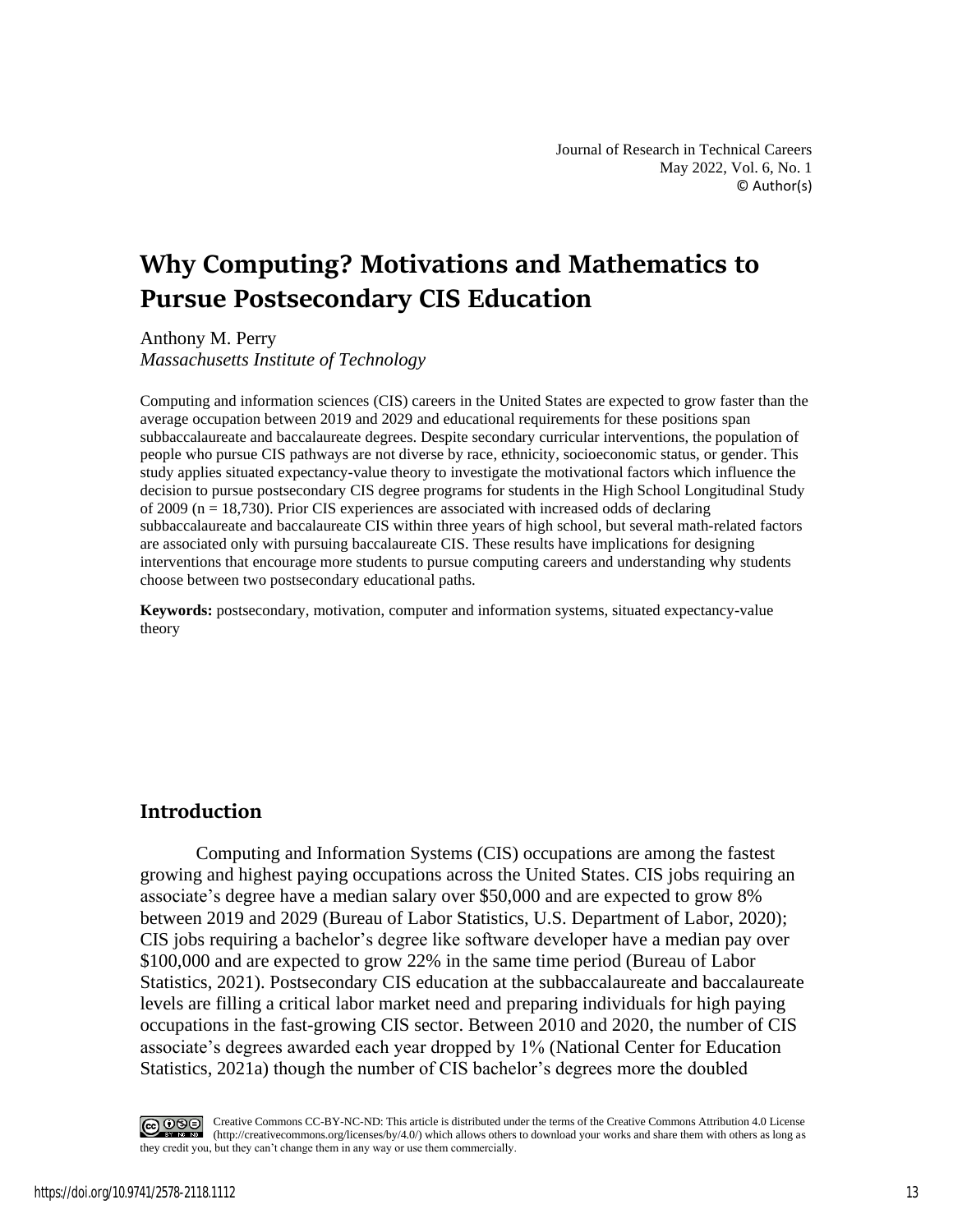(National Center for Education Statistics, 2021b). Given the high demand and pay in occupations aligned with both educational pathways, why has the number of young people choosing baccalaureate pathways grown dramatically but not in the subbaccalaureate pathway?

High school curricular offerings have responded to increased labor market demand for computing skills. In 2010-2011, 33% of high school students in California had access to at least one computer science course and, by 2018-2019, 79% did (Bruno & Lewis, 2021). While some of these courses have workforce development aims, others are designed for broader goals such as computing for equity and justice, developing literacy, and student engagement with schools (Jacob et al., 2022; Vogel et al., 2017). Some curricular reforms have explicitly responded to evidence suggesting that schools in low income communities and with high proportions of Black and Hispanic students have not had access to high quality STEM (Oakes, 1990) and computing (Margolis, 2008) education. Two examples of this type of reform include Advanced Placement Computer Science Principles (APCSP; Arpaci-Dusseau et al., 2013) and school-wide career academies themed around information technology career clusters (Orr et al., 2003). The College Board and local school districts explicitly designed reforms to prepare more students for postsecondary CIS pathways, especially populations currently underrepresented in computing professions by race, ethnicity, gender, and family socioeconomic status (SES).

These efforts at the secondary level have not yet improved the diversity of who enrolls in postsecondary CIS educational pathways. People who identify as Black and Hispanic are underrepresented among subbaccalaureate CIS associate's degree and certificate seekers (Hudson, 2018) and overrepresented in the community and technical college student population (Ma & Baum, 2016). Subbaccalaureate CIS students are also more likely to come from families in the top 25% of family income compared to their institutional peers (Hudson, 2018). Between 2008 and 2018, the share of Black computer science bachelor's degrees decreased from 11% to 8%, and the share for Hispanic or Latino students increased from 8% to 11% (National Center for Science and Engineering Statistics, 2021). In 2008, 18% of computer science bachelor's degrees were awarded to women and 20% by 2018 despite more than doubling the total number of degree awardees (National Center for Science and Engineering Statistics, 2021). The number of students in high school computing classes and pursuing postsecondary CIS degrees has increased but the sociodemographic profile of students who choose these pathways remains largely unchanged.

Both educational pathways prepare students with high demand skills for high paying occupations in fast growing fields. The subbaccalaureate pathway is also a transfer pathway given that 18% of STEM bachelor's degree holders have an associate's degree (National Science Board, 2019). Today, computer science education in K-12 has a unique position among technical education subjects because it is framed as a high status academic subject like math and science (Rafalow & Puckett, 2022). However, computer science education in K-12 began as a Career and Technical Education (CTE) subject and subbaccalaureate pathways in computer are still governed by CTE. Technical education pathways through secondary and postsecondary CTE have historically been conceived as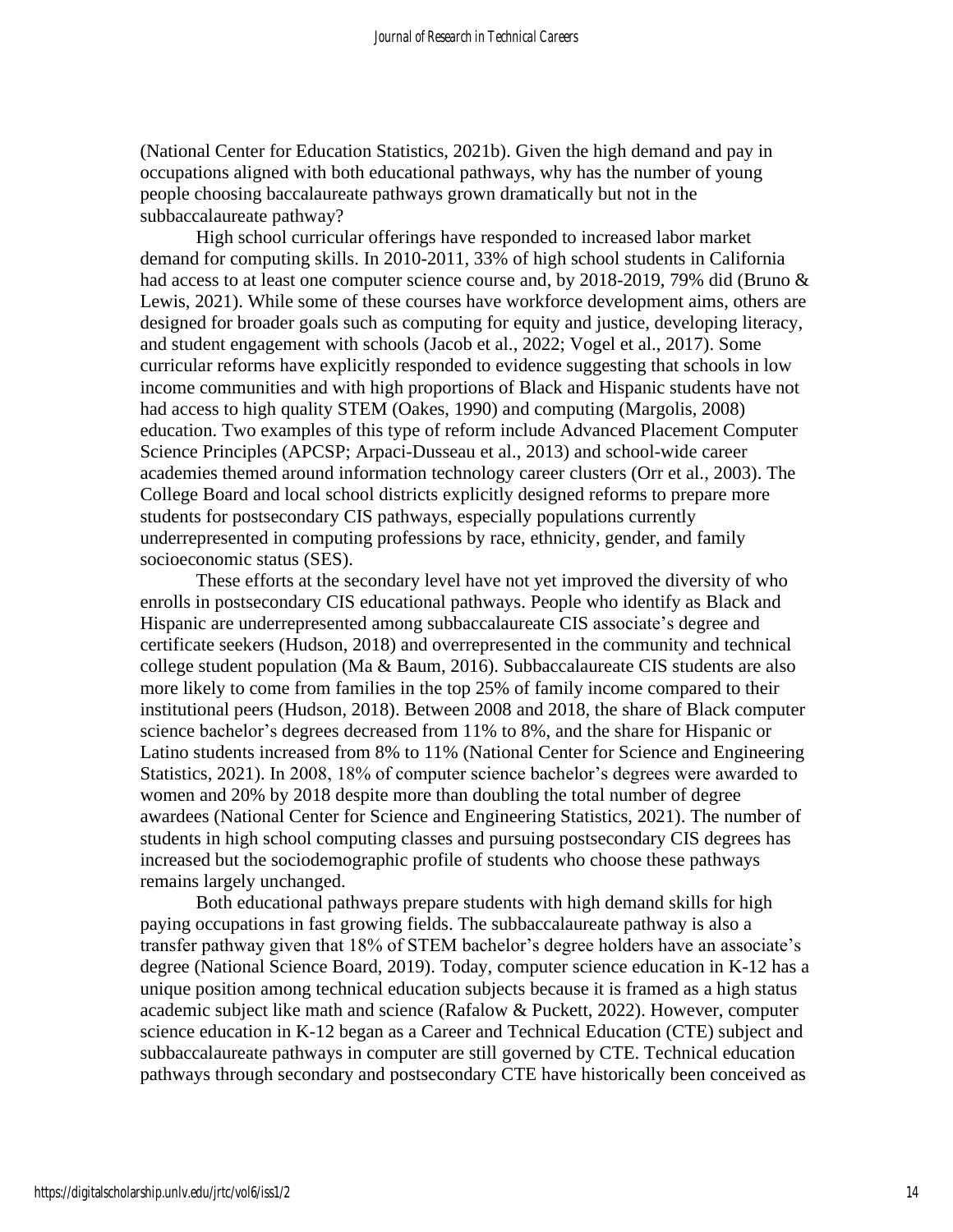separate and lower status tracks of education. There are efforts to elevate the status of CTE, similar to computer science, arguing that it prepares students for high pay, high growth occupational opportunities, but it is unclear how the sentiment persists among students, schools, communities.

This paper focuses on which factors influence young people to choose postsecondary CIS educational pathways after high school and how those factors differ for students who select associate's degree, certificate, or non-degree programs (subbaccalaureate) and four-year degree programs (baccalaureate) within three years of high school graduation. This evidence is important to understand how to identify and scale high school curricular interventions to develop and support postsecondary CIS interest and attainment for all students. This paper is organized around two research questions:

- 1. Which factors influence high school students' choice to enroll in postsecondary CIS education within three years of high school graduation?
- 2. How do these factors differ between students who choose subbaccalaureate and baccalaureate degree programs?

The primary data in this study come from the High School Longitudinal Study of 2009 (HSLS:09). This nationally representative dataset follows a cohort of high school freshmen in 2009 over time and links high school experiences and future aspirations with postsecondary education enrollment outcomes in 2016. Students in the cohort can be identified as declaring a baccalaureate or subbaccalaureate CIS program of study. The data are analyzed in a multinomial logistic regression model using situated expectancyvalue theory to identify the motivational factors associated with increased odds of choosing either pathway. The results indicate that having family members in CIS occupations, increased math aptitude, and interest in CIS occupations are associated with increased odds of postsecondary CIS concentration for all students. Subbaccalaureate concentrators are more likely to come from lower income backgrounds and not taken upper-level mathematics in high school. Baccalaureate concentrators are more likely to have taken upper-level mathematics in high school and two affective constructs (expectancy of success and attainment value) are associated with odds of concentration. These results indicate differences in math preparation for both groups and suggest that experiences with high school mathematics are particularly influential on determining postsecondary choices for students interested in CIS. The paper concludes by suggesting future work to interrogate how mathematics experiences might be limiting factors to pursue postsecondary CIS pathways and how to leverage longitudinal datasets to examine how students transition from high school to postsecondary education.

# **Literature Review**

The literature review draws from the prior investigations of the motivational factors which influence students to choose postsecondary CIS concentrations. This study explores the association between high school measures and postsecondary enrollment two bodies of evidence that have not been previously explored together. Nearly all the extant literature identifies motivational factors from retrospective studies of students who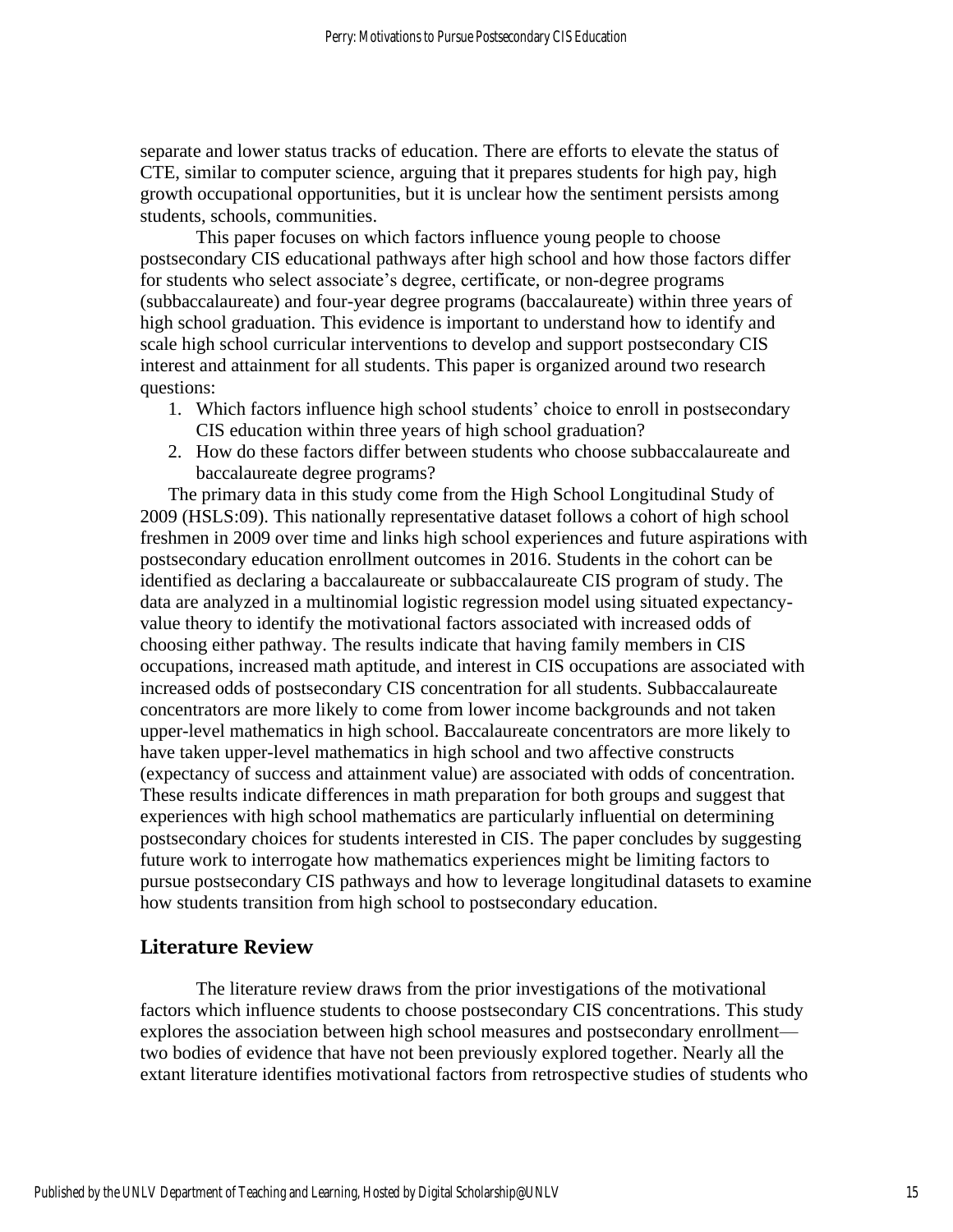already chose postsecondary CIS education. Literature from secondary computing education research uses surrogate variables like task interest or future career aspirations to identify motivational factors for students who expect to continue in computing college and career pathways. This study brings together these perspectives to conduct a longitudinal analysis of students who select postsecondary CIS educational pathways.

A recent report concluded that personally and professionally authentic computing tasks are an important strategy to increase CIS-related task engagement and intrinsic value in K-12 students (National Academies of Sciences, Engineering, and Medicine, 2021). The report claims that identity-reaffirming experiences with computing in K-12 education will develop subject interest and increase the likelihood of future task engagement like pursuing postsecondary education in CIS. Personal authenticity is related to a student's identity, while professional authenticity is more closely associated with career aspirations. Constructs like career aspiration, subject matter interest, domain identity, and perceived course utility in high school influence whether students choose to continue engaging in CIS after high school and are included as part of this study.

There is little extant literature on the motivations to pursue subbaccalaureate CIS degrees. One study of California community college students reported that women were more likely to have another degree and work experience in the field and men were more likely to declare their intent to transfer to a four-year university after degree completion (Werner et al., 2012). A follow-up study with the same population found that interest in CIS postsecondary pathways was developed outside of formal school settings and that intrinsic value in programming was associated with intent to continue from a two-year to four-year degree program (Denner et al., 2015). While CIS concentrators at two-year colleges tend to come from higher income families than relative to other students at their colleges (Hudson, 2018), their family SES is still less than CIS majors who first enter a four-year college (Blaney, 2020) suggesting this is a key variable to investigate. At the baccalaureate level, the motivational factors to pursue computer science degrees include intrinsic and utility values in the coursework (Säde et al., 2019). These retroactive studies of students who already chose postsecondary CIS pathways reaffirm the logic of the National Academies report (2021) that students need opportunities to identify and develop personal value in computing professions during high school in order to persist in computing educational pathways. Furthermore, students who pursue two-year and fouryear degree pathways have different motivations and that, at least among subbaccalaureate concentrators, men and women ascribe different motivations to their choice.

Out-of-school opportunities with CIS also influence degree intentions. In related technical fields, these opportunities are associated with the presence of local industry (Bell et al., 2019) so students who live in communities with high concentrations of CIS professionals should be more likely to pursue postsecondary CIS education. However, an analysis of high-school coursetaking patterns indicates that, "there is a significant negative relationship between local IT employment and [secondary CIS] concentrations" (Sublett & Griffith, 2019, p. 21). These results suggest a theoretical link between geography (urbanicity and census region) and students to pursue postsecondary CIS education, but the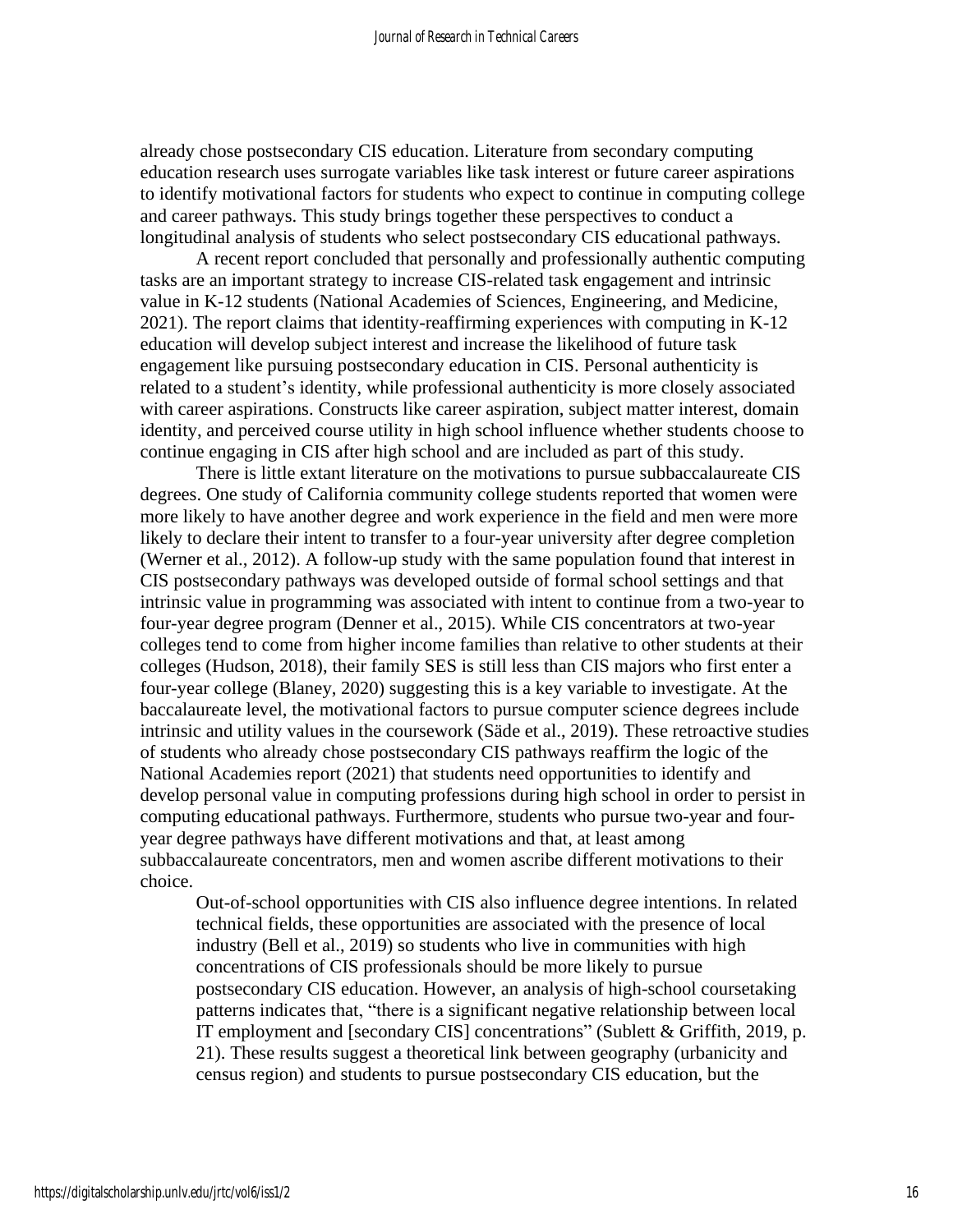secondary education results are contradictory and important to include in this study. As critical socializers, parents employed in STEM fields increase the odds of STEM high school coursetaking (Plasman et al., 2021) and selecting college STEM majors (Moakler & Kim, 2014) so the same is expected for both postsecondary CIS pathways justifying their inclusion in this study.

Given the growth of high school computing course offerings, it is important to consider how they influence postsecondary CIS education choices. A recent investigation of AP CS coursetaking indicates that taking AP CS A is positively associated with intent to major in CS (Sax et al., 2022). However, a qualitative study of high school students observed that students chose AP CS coursework because they see computing skills relevant to other occupational interests like law or art (Jones & Hite, 2020). Students develop interest in computing through high school coursetaking, but they may see it as a complimentary skill and not choose postsecondary CIS concentrations. These observations resonate with a growing trend that computing is ubiquitous in our personal and professional lives. Computing skills are often embedded in other disciplinary courses like science (Weintrop et al., 2016) indicating that CIS degree programs are not the only way to develop skills and pursue computing occupations. However, prior longitudinal studies indicate that disciplinary interests may be more influential than high school coursetaking in STEM-related major selection (Maltese & Tai, 2011). This study includes students' interest in CIS-specific college and career pathways as well as high school CIS coursetaking as independent variables.

High school mathematics also plays an important role in student selection of postsecondary CIS pathways. Computing fields of study grew from mathematics and nearly all postsecondary degree programs require at least calculus and probability/statistics coursework (Baldwin et al., 2013). However, a survey of recent computing graduates employed in the profession indicates that calculus was among the least important skills taught in college (Exter et al., 2018). Degree programs could reconsider the role of mathematics because these courses can be a barrier to degree attainment. For example, subbaccalaureate students who place into developmental math (trigonometry or lower) are less likely to complete STEM courses, to complete degree programs, or transfer to baccalaureate programs (Park & Ngo, 2021). This evidence suggests that even at community and technical colleges, informed students with less math preparation may struggle in CIS pathways and could be less likely to choose them.

There has been less attention paid to the relationship between the affective experience in math class and postsecondary CIS choice, but closely related STEM field offer some clues. A study of motivations to pursue STEM college and career pathways found, "[h]igher values of mathematics attainment value increased the odds of a student planning for a STEM career at the bachelor's level, and no significant impact on STEM careers that do not require a bachelor's degree" (Gottlieb, 2018, p. 21). These results indicate that math attainment value, similar to math identity, may be associated with baccalaureate CIS intentions but not subbaccalaureate. Thus, including math-specific constructs in this study which measures students' experiences in math class may point to differences between students who selected subbaccalaureate and baccalaureate CIS pathways.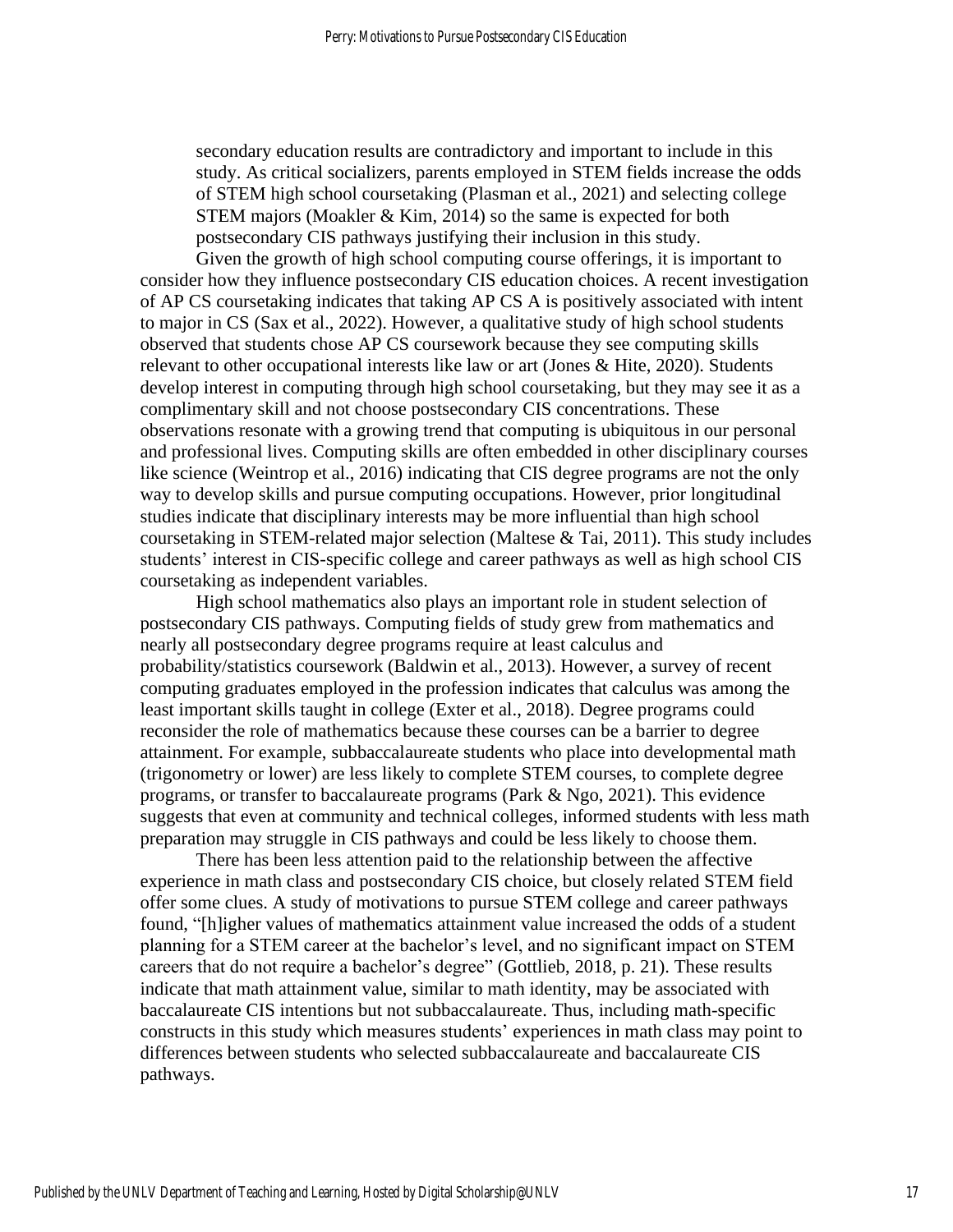## **Theoretical Framework**

Situated expectancy-value theory (SEVT) models how student persistence and performance in achievement-related tasks are associated two constructs: expectancy of success and subjective task value (Eccles  $& Wigfield, 2020$ ). Expectancy of success describes the degree to which an individual believes they have a chance for success in a particular task (Wigfield & Eccles, 2000). The more one believes they have a chance for success, they more likely they are to pursue that task (Wang & Degol, 2013). Expectancy of success is informed by one's social and cultural context as well as how the individual interprets prior experiences with the task (Wigfield  $&$  Eccles, 2000). For example, individuals who interpret task failure as lack of ability have low expectancy for future success but those who interpret past failures as opportunities for learning see failures as contributing to positive expectancy of success. Expectancy of success is similar to Bandura's (1977) concept of self-efficacy (Wigfield, 1994).

Subjective task value is comprised of four constructs: attainment value, intrinsic value, utility value, and cost. Attainment value is defined as, "the importance of doing well on a task" (Wigfield  $&$  Eccles, 1992, p. 16) and closely associated with domain selfconcept and identity (Wang & Degol, 2013; Wigfield & Eccles, 2000). Intrinsic value is developed through prior task engagement in the same domain. For example, analysis of a large-scale career interest survey showed that students who participated in computing competitions in high school were significantly more likely be interested in computer science careers at the end of high school compared to students who participate in STEMrelated competitions in other subjects (Miller et al., 2018). Utility value is derived from the specific facts relating to the task to individual goals and rewards. The utility value of educational pathways in computing careers (alignment with high paying and high status careers) is often communicated to students as a key motivational factor for enrollment. Cost accounts for negative value associated with engaging in a task (Wigfield  $&$  Eccles, 2000). In an academic context, degree program choices are often zero sum, so students cost accounts for the other degree or certificate pathways they exclude. Furthermore, pursuing certain educational pathways can represent a significant emotional or effort costs to some students. For example, African American students who pursue STEM degrees can be subject to racial microaggressions and stereotype threat which, for some students, comes at a significant cost due to the emotional energy and time needed to deal with these issues (McGee, 2016).

SEVT is often applied to investigate why students choose or avoid STEM-related achievement-related tasks. HSLS:09 survey items, for example, apply this framework to investigate STEM persistence and attainment (Ingels et al., 2015). In the domain of computing, SEVT has been applied to examine high school CS coursetaking choices (Jones & Hite, 2020) and retroactive studies investigate the motivational factors of students who chose to persist into CIS postsecondary education (Dickhäuser & Stiensmeier-Pelster, 2003; Zarrett & Malanchuk, 2005). These prior studies indicate that including the SEVT constructs, especially in the context of mathematics, should be associated with increased odds of selecting postsecondary CIS pathways.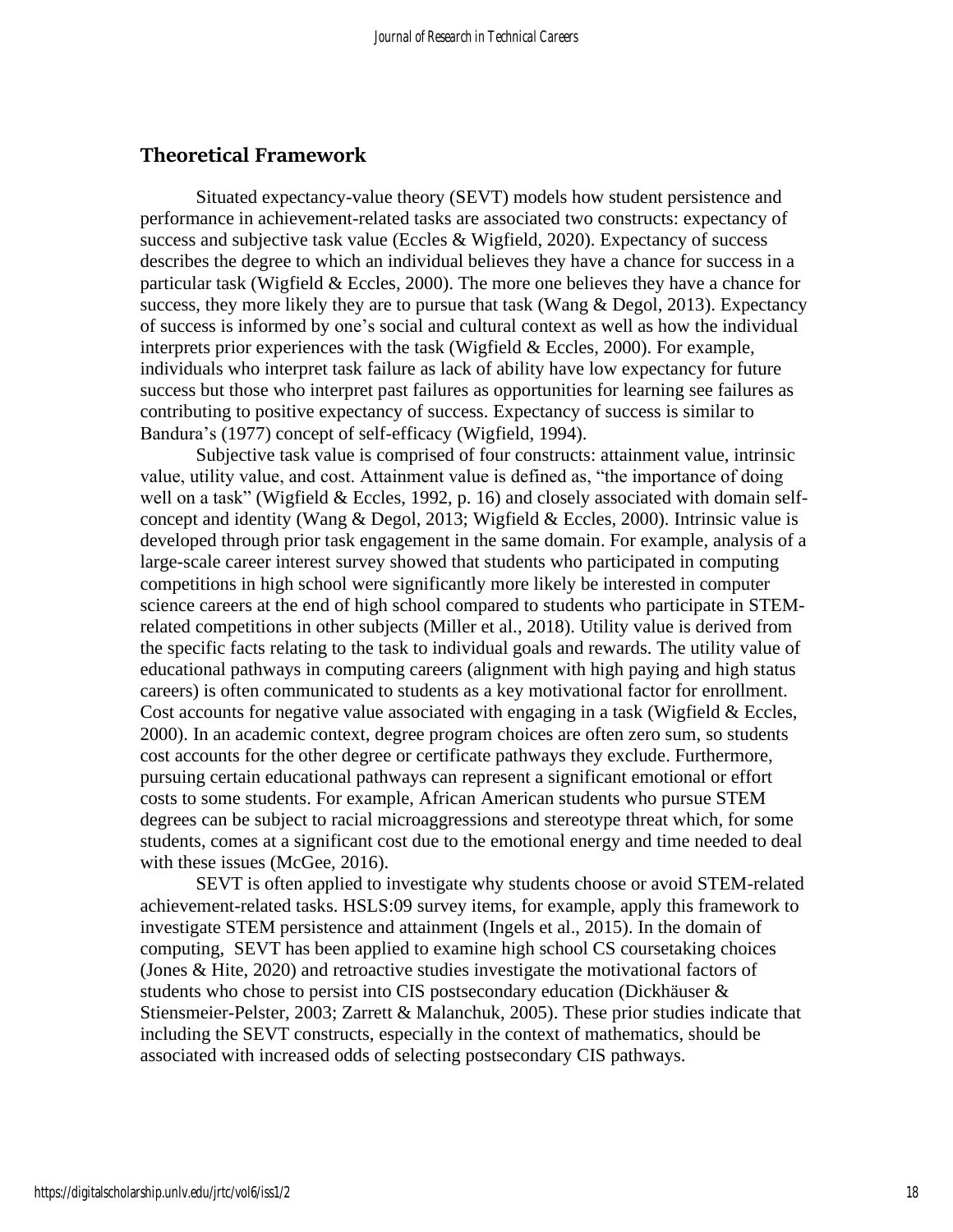## **Data and Methods**

The data for this study come from the restricted-use HSLS:09 dataset (Ingels et al., 2015) which follows a nationally representative sample of over 20,000 US students who were in the 9<sup>th</sup> grade in 2009. The study was designed to "...allow researchers ...to examine motivation, achievement, and persistence in STEM course taking and careers" (Ingels et al., 2011, p. 10). The dataset contains responses from student and parent surveys administered in 2009, 2013, and 2016. The data are also linked with high school transcripts collected in 2013. At each stage of data collection, missing data on the included variables is not ignorable, ranging from 0.2% to 32.7%, so multiple imputations in Stata 16 (StataCorp, 2019) was used to retain some of the statistical power in this analysis.

**Dependent Variable**. The dependent variable is whether the student declared their primary degree or certificate in CIS at either the subbaccalaureate (certificate or AA) or baccalaureate level as reported on the 2016 student follow-up survey. The outcome variable is measured three years after the population completed their fourth year of high school. Students who did not directly enroll in postsecondary education, changed their major, did not complete their intended degree program, or transferred from a twoyear to four-year program are not captured in this analysis.

**Independent Variables**. The factors included for analysis as independent variables are included in Table 1 and selected based on the evidence presented in the literature review section. Personal factors in the model include gender, race/ethnicity, urbanicity, census region, family SES, and whether the student has at least one parent in a STEM occupation as reported in the first survey wave in 2009. Math aptitude was measured in a test administered as part of the grade nine student survey and whether the student aspired to a CIS occupation at grade 30. Gender, race/ethnicity, urbanicity, interest in CIS, and parents in CIS occupations were comparable between groups, the baccalaureate concentrators come from higher income families, have higher math aptitude scores. The high school transcript collected in 2013-2014 was used to create a binary variable indicating if the student's highest math course was at least trigonometry indicating that they were prepared for college-level math. About half of the subbaccalaureate concentrators took trigonometry or higher and more than 90% of the baccalaureate concentrators did.

The SEVT constructs are measured in the domain of ninth grade math class given the importance of mathematics preparation for higher education in CIS fields. The expectancy of success, attainment value, intrinsic value, and utility value scales were comprised of four-point Likert-type items created and validated by the HSLS:09 administrators and normed to have a mean of 0 and standard deviation of 1 (Ingels et al., 2011). The cost scale was constructed and normed from three items in accordance with prior research applying SEVT to analyze the HSLS:09 dataset (Andersen & Ward, 2014; Gottlieb, 2018). Both groups report above average means on the SEVT constructs relative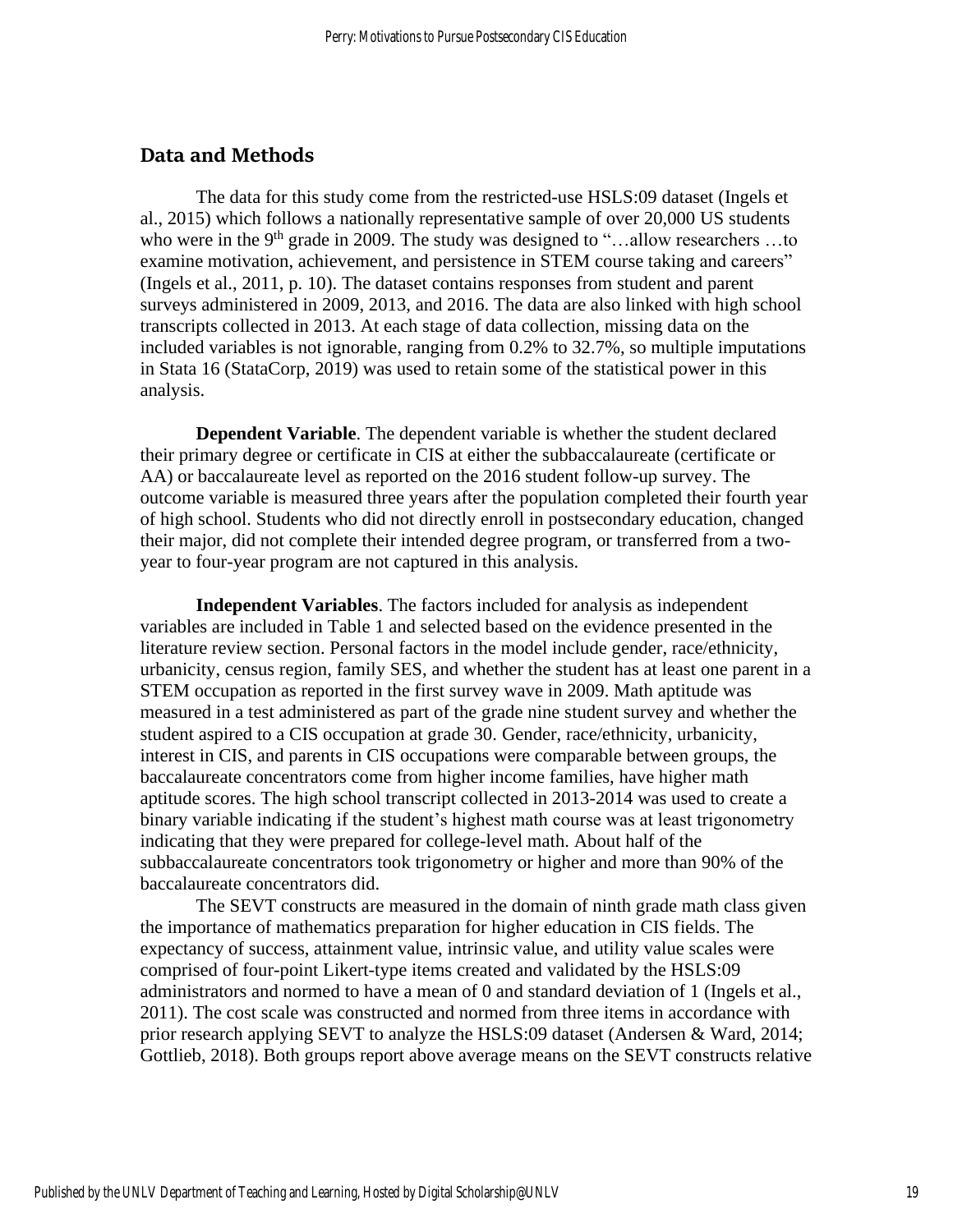to the full sample though baccalaureate concentrators measure higher.

#### **Table 1**

# *Descriptive Statistics of CIS-Declared Students*

|                                  | Subbaccalaureate CIS<br>$(n = 210)$ |           | <b>Baccalaureate CIS</b><br>$(n = 290)$ |           |
|----------------------------------|-------------------------------------|-----------|-----------------------------------------|-----------|
|                                  |                                     |           |                                         |           |
|                                  | mean                                | <b>SD</b> | mean                                    | <b>SD</b> |
| Female                           | 0.145                               |           | 0.199                                   |           |
| Race and Ethnicity               |                                     |           |                                         |           |
| Asian                            | 0.143                               |           | 0.229                                   |           |
| <b>Black or African-American</b> | 0.079                               |           | 0.089                                   |           |
| Hispanic                         | 0.177                               |           | 0.089                                   |           |
| White, Non-Hispanic              | 0.488                               |           | 0.539                                   |           |
| <b>SES</b>                       | $-0.095$                            | 0.67      | 0.436                                   | 0.73      |
| Math Aptitude (grade 9)          | 51.97                               | 8.9       | 59.7                                    | 9.46      |
| Parent in CIS                    | 0.053                               |           | 0.115                                   |           |
| IT Concentrator in HS            | 0.157                               |           | 0.262                                   |           |
| Expect CIS Occupation at 30      | 0.119                               |           | 0.143                                   |           |
| Highest Math at least Trig       | 0.525                               |           | 0.906                                   |           |
| <b>STEM Cost</b>                 | 0.144                               | 1.05      | $-0.129$                                | 0.896     |
| Math Attainment Value            | 0.171                               | 0.94      | 0.654                                   | 0.926     |
| Math Intrinsic Value             | 0.1                                 | 1.1       | 0.402                                   | 0.927     |
| Math Utility Value               | 0.151                               | 1         | 0.224                                   | 0.802     |
| Math Expectancy of Success       | 0.222                               | 1.03      | 0.4                                     | 0.966     |
| Urbanicity                       |                                     |           |                                         |           |
| City                             | 0.271                               |           | 0.329                                   |           |
| Suburb                           | 0.401                               |           | 0.413                                   |           |
| Town                             | 0.097                               |           | 0.091                                   |           |
| Rural                            | 0.232                               |           | 0.168                                   |           |
| Census Region                    |                                     |           |                                         |           |
| Northeast                        | 0.164                               |           | 0.206                                   |           |
| Midwest                          | 0.256                               |           | 0.315                                   |           |
| South                            | 0.401                               |           | 0.325                                   |           |
| West                             | 0.179                               |           | 0.154                                   |           |

Research question 1 is addressed using a multinomial logistic regression (n=18,730) comparing the two outcomes, subbaccalaureate CIS and baccalaureate CIS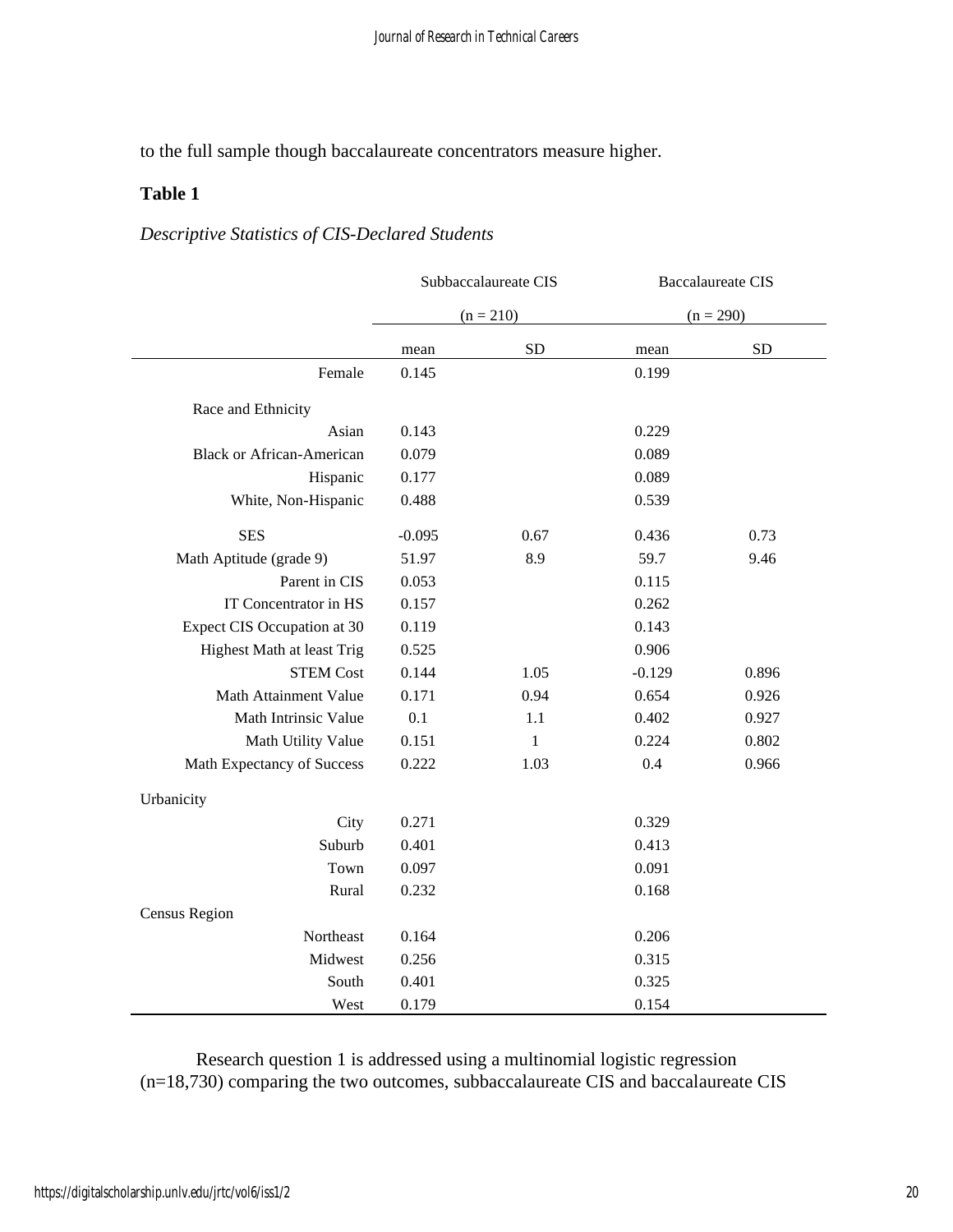declaration, to the base level of not declaring a postsecondary CIS concentration. The model was built hierarchically first including only the sociodemographic variables, then including the math/computing variables, and then the SEVT factors. To investigate research question 2, the statistically significant odds ratios (OR) in the logistic regression model across the two educational pathways indicate differences in factors associated with pathways selection.

# **Results**

The odds ratio for gender in both categories was less than one indicating females had decreased likelihood of declaring a CIS concentration. Having a parent in a CIS occupation (OR = 2.04, p<.01 for subbaccalaureate and OR = 2.21, p<.001 for baccalaureate), concentrating in CIS during high school (OR =  $3.30$ , p $\lt$ .001 for subbaccalaureate and OR = 6.65, p<.001 for baccalaureate level), aspiring to a CIS occupation by age 30 (OR = 4.95, p<.001 for subbaccalaureate level and OR = 4.44, p<.001 for the baccalaureate level), and math aptitude in grade nine (for subbaccalaureate OR = 1.03, p<.001, and at the baccalaureate level OR = 1.06, p<.001) were all associated with increased odds of choosing either postsecondary CIS pathway after high school.

Regarding research question 2, some of the factors were statistically significant for one outcome category but not the other. Having a higher SES decreased the likelihood of declaring a CIS major at the subbaccalaureate level ( $OR = .746$ ,  $p < .01$ ) but was not statistically significant at the baccalaureate level. Having a highest math class of at least trigonometry was also associated with decreased odds of subbaccalaureate CIS (OR  $=$ .722, p $<$ .05). At the baccalaureate level, more factors were statistically significant include having the highest math class in high school at least trigonometry ( $OR = 3.11$ ,  $p\leq 0.001$ , going to high school in the South compared to the Northeast (OR = .512, p<.001), math expectancy of success (OR =.784, p<.05), and math attainment value (OR  $= 1.30$ , p $< .05$ ).

## **Discussion**

The data analysis identifies factors which influence whether a student chooses postsecondary CIS and how those factors differ for students who choose subbaccalaureate and baccalaureate pathways. The results are largely in agreement with prior literature investigating different students' motivations to pursue postsecondary CIS pathways. The longitudinal data sheds light on the link between high school and nearterm postsecondary CIS choices. The comparison between baccalaureate and subbaccalaureate concentrators provides additional insight into how different experiences in high school influences students to select one pathway or the other. These results have theoretical implications for understanding how SEVT can be used with longitudinal data to model postsecondary degree choices. Finally, these results suggest that high schools must consider how students gain access to high quality mathematics instruction and the role of mathematics in postsecondary CIS degree programs to ensure computing career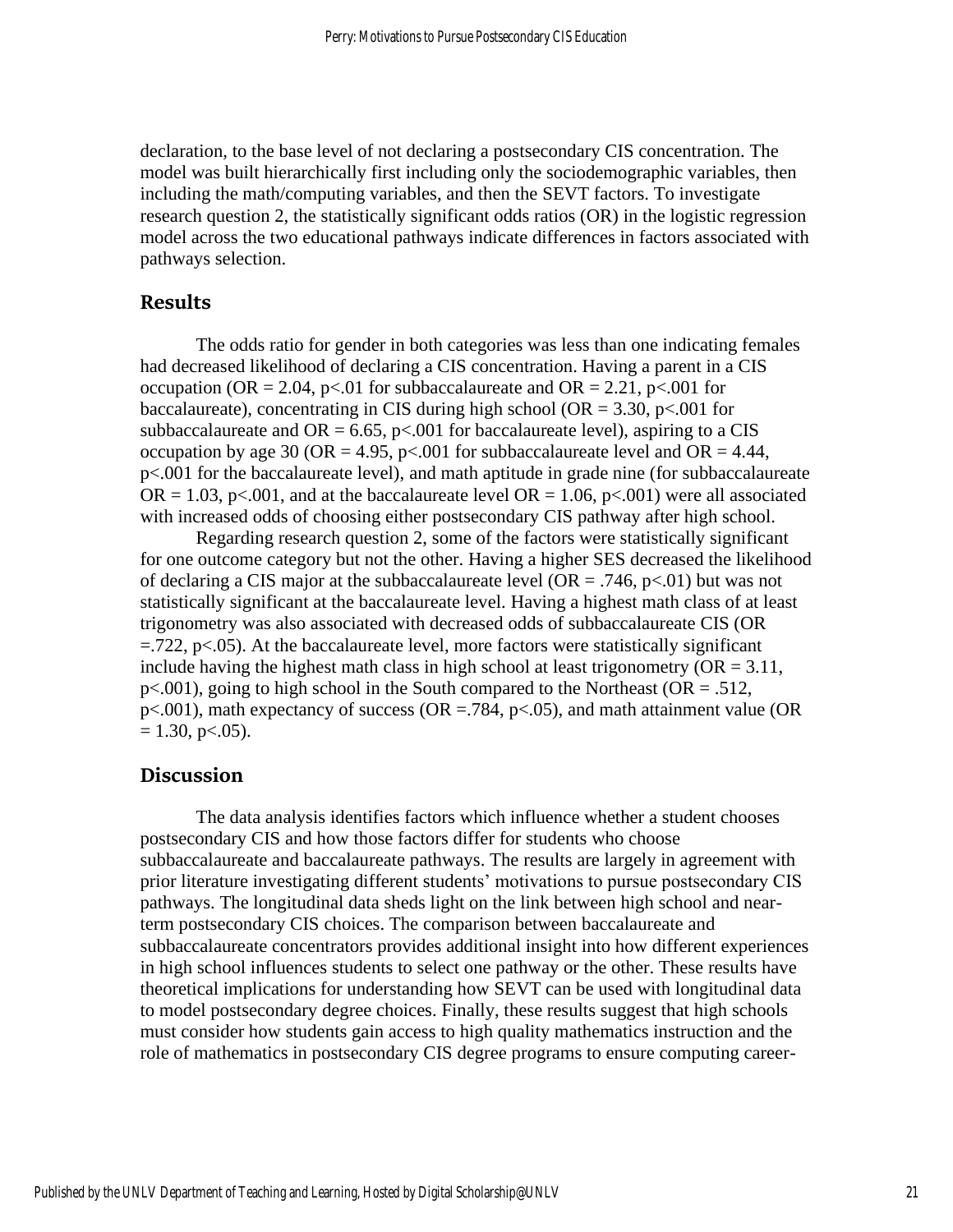interested students are choosing between these pathways rather than being limited by their prior experiences.

**Motivational Factors for Postsecondary CIS.** *Regional Effects*. The null results for urbanicity indicate the postsecondary CIS coursetaking is more similar to patterns to secondary CIS course offerings which are not associated with local labor market (Sublett & Griffith, 2019) and contrasts with the way other STEM-related majors are influenced by local industry. Computing skills occupy a unique space in that they are relevant across many occupations and industries. High concentrations of IT-businesses, even for subbaccalaureate concentrators where more education-industry alignment is expected given the aims of postsecondary CTE, alone do not seem to factor into student postsecondary choices.

*Family SES*. The family SES results confirm general trends observed amongst CIS concentrators (Blaney, 2020; Hudson, 2018). Given the access to high paying, high demand occupations associated with subbaccalaureate CIS credentials, the observation that increased SES decreases odds of concentration means that students in these pathways may see them as levers for social mobility in a short time relative to other postsecondary education opportunities. More research is necessary to understand the student's perspective—especially because no association was observed for baccalaureate CIS concentrators. The P-TECH school model is among a number of school innovations designed for students from low SES backgrounds to take early college classes in a technical field by organizing the curriculum around the labor market needs (often in computing) of an industry partner like IBM (Litow  $&$  Kelley, 2021). These models were constructed from the logic of the Pathways to Prosperity report (Symonds et al., 2011) which argues that linking high school with subbaccalaureate certificates and degrees prepares students for jobs in high paying professions and they can continue educational and career advancement over time. Early program evaluation results show no effect on math achievement by year 3 in a New York City P-TECH school (Rosen et al., 2020) indicating that these efforts may be subtly limiting students to subbaccalaureate pathways given this findings about mathematics preparation presented in this analysis. However, it is too early to make conclusions on longer-term pathways outcomes of interest like postsecondary CIS degree enrollment, workforce attainment, or student social mobility the program was designed for.

*High School CIS Concentration*. A similar, positive relationship between high school CIS concentration (earning at least two credits) and postsecondary CIS choices is also observed in engineering (Gottfried & Plasman, 2018). These courses are an important experience which develop interest and aptitude in the subject matter motivating students to select postsecondary CIS pathways. The magnitude of the odds ratio for baccalaureate concentrators, however, is nearly twice the magnitude for subbaccalaureate concentrators. This is a phenomenon for future research and could reveal important differences in how the course content and pedagogy are aligned with different computing postsecondary education options.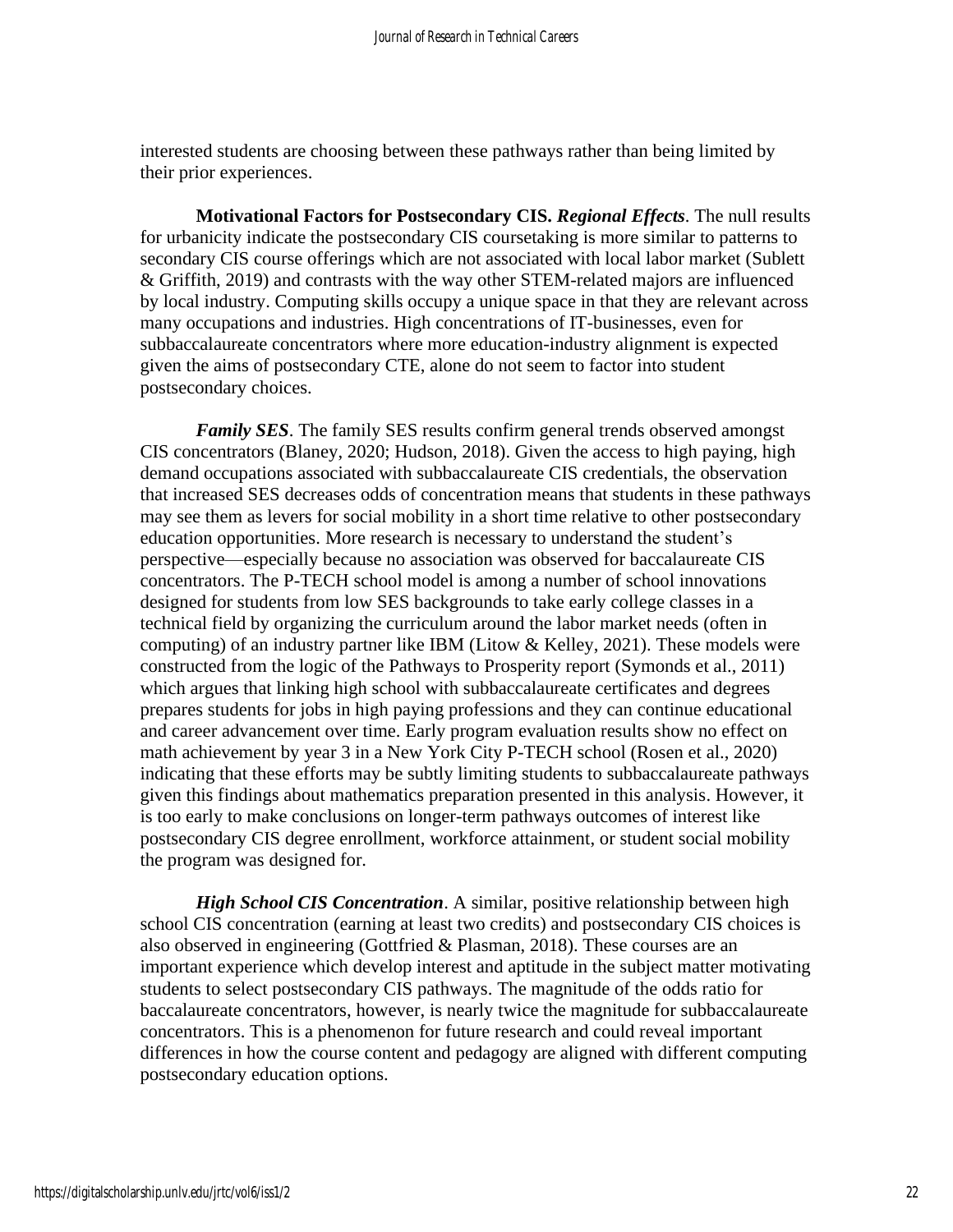*Parent Occupation*. The influence of parents working in the occupation on their children's postsecondary education experience is seen in related technical fields (Plasman et al., 2021; Smit et al., 2020). The SEVT model demonstrates that parents, as primary socializers, should have a large influence on how students choose achievement-related tasks such as postsecondary institutions and degree programs. While prior research found that parent occupation had no impact on CIS career aspirations (Zarrett & Malanchuk, 2005), those data were collected ten years prior to HSLS:09 so the findings have limited transferability due to the rapid increase of computing technology and professions after that time. The results of this analysis support the claim the prior experiences with computing outside of the classroom are influential factors associated with students pursuing CIS educational pathways after high school.

*High School Math Preparation*. Given the importance of math preparation for postsecondary education attainment, the observed associations between selecting a CIS concentration and both math preparation variables is an important findings. Both groups had a small but positive association with ninth grade math aptitude meaning that students appropriately factor in their math skill associated with their postsecondary choice. The highest math class being at least trigonometry was associated with increased odds to pursue the baccalaureate pathway and decreased odds of subbaccalaureate pathways. Students who have the prerequisite coursework for the college-level statistics or calculus classes immediately after high school may be more inclined to select four-year degree pathways while the subbaccalaureate concentrators may be limited in their postsecondary institution choice by the prior mathematics course taking. The subbaccalaureate CIS concentration can be a space to improve math skills and a steppingstone to a four-year CIS degree in addition to an educational opportunity to prepare for different occupational opportunities. While math prerequisites are a limiting factor, odds of CIS concentration in either pathway were positively associated with aspiring to a CIS occupation at age thirty. How can the education system ensure that students with equal aspirations in grade nine have equal opportunities after grade twelve?

*High School Math SEVT Constructs*. None of the SEVT constructs were associated with odds of subbaccalaureate concentration though baccalaureate-level concentration was significantly associated with two. Higher math attainment value increased the likelihood of baccalaureate students to declare CIS while higher math expectancy of success decreased likelihood. The attainment value result is similar to what Gottlieb (2018) observed for STEM-related career pathway intentions sorted by educational requirement (two-year vs. four-year degree). Increased expectancy of success in math class was associated with decreased odds of baccalaureate CIS concentration. The high attainment value, low expectancy of success in math profile indicates the student takes on the identity of a "math person" but is not expecting success in math coursework. This is a complex interaction to explore further since SEVT suggests the two constructs should be positively associated with each other.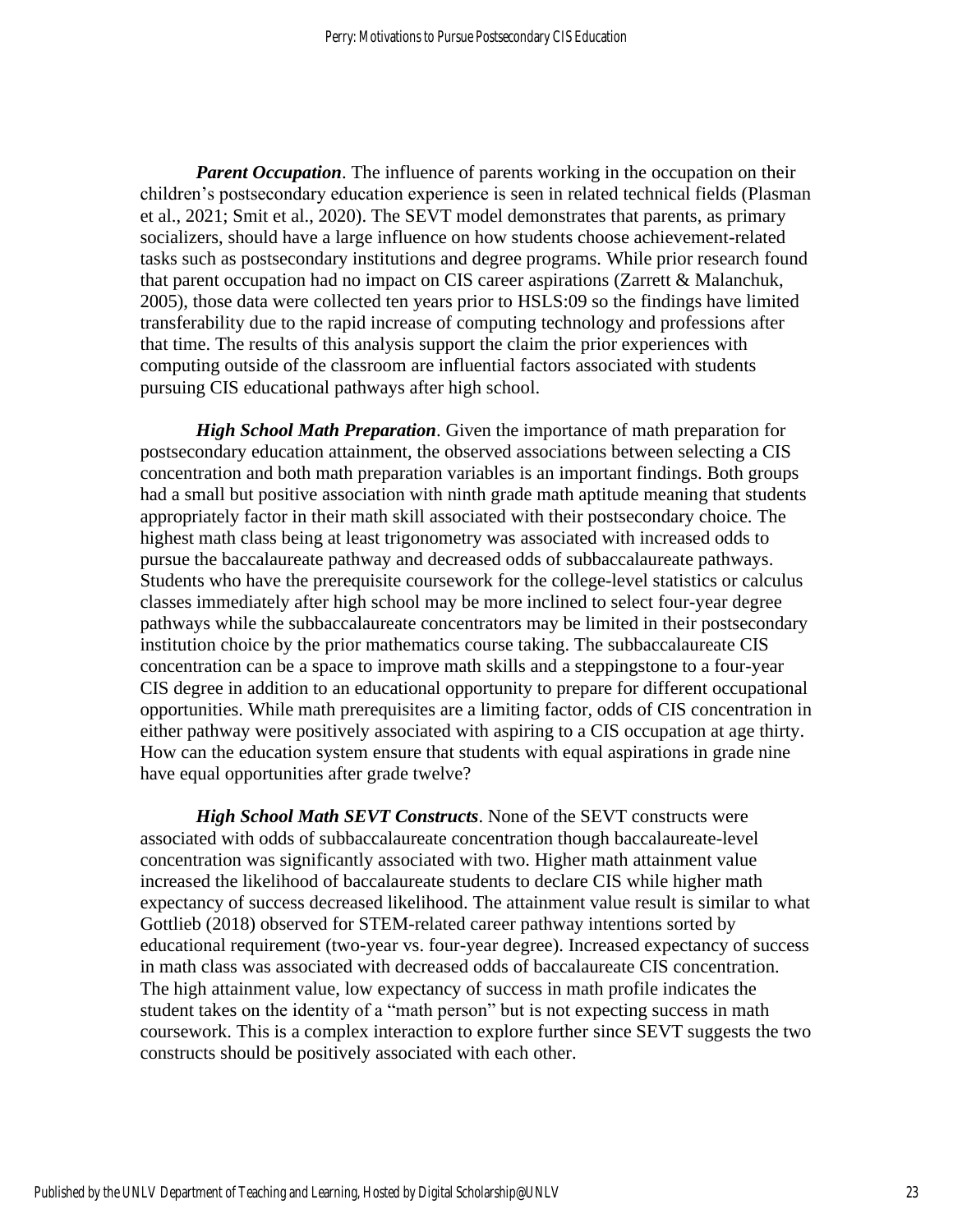The lack of utility value significance can be explained by considering differences between math and CIS domains. High school students who take computer science courses describe its utility across multiple college and career pathways rather than specific computer science occupations (Jones & Hite, 2020). Students in this study live in a rapidly changing occupational landscape where computational literacy is critical for nearly all occupations. Sax et al. (2022) found that the programming-heavy AP Computer Science A course was a much better predictor of declaring a computing major than AP Computer Science Principles which was designed to introduce students to the breadth of computing. This evidence supports the choices other researchers have made to define programming as the key task associated with postsecondary CIS education. Instruments designed to measure SEVT constructs in the computing domain with programmingspecific items find that all SEVT constructs are associated with increased odds of future CIS task engagement. However, given the importance of mathematics for future success in postsecondary CIS education, more research is needed to understand how math class can be better situated as having utility value for CIS-aspiring students.

**SEVT and STEM-Related Pathways.** Prior research using SEVT to investigate STEM-related career pathways operationalizes task engagement with surrogate measures like career aspirations (Gottlieb, 2018) or coursetaking intentions (Smit et al., 2020) measured at the same time as the SEVT constructs. As a result, the dependent variable has less validity compared to this study which measured student outcomes three years after high school graduation. However, a limitation of the study presented here is that the constructs included in this study were too far apart in time from the task choice used as the outcome variable which limited that predictive validity of SEVT. This effect may account for the lack of observed association between the SEVT variables and selecting CIS pathways. These constructs are dynamic throughout adolescence (Hsieh & Simpkins, 2022) and future research should consider how to design research which balances between construct validity of the dependent variable and time-variance of the SEVT constructs.

Another interpretation of these results is that measuring SEVT constructs in the context of high school mathematics courses does not adequately capture the subjective task value students ascribe to postsecondary CIS pathways. Prior research has argued that the HSLS:09 survey items are insufficient to capture the applied nature of STEM courses (Andersen & Ward, 2014). Furthermore When STEM education is defined more broadly than high school math and science experiences to prepare for four-year mathematics, science, and engineering degrees, the HSLS:09 SEVT items have diminished explanatory power (Gottlieb, 2018). While some definitions of STEM education now include computing (e.g., Committee on STEM Education, 2018), these findings are additional evidence that a narrow focus on the classroom experience in secondary math and science is necessary but insufficient to fully identify factors which influence students to pursue postsecondary CIS education.

**Mathematics as a Limiting Factor into Postsecondary CIS**. Subbaccalaureate and baccalaureate CIS degrees prepare students for high paying, high demand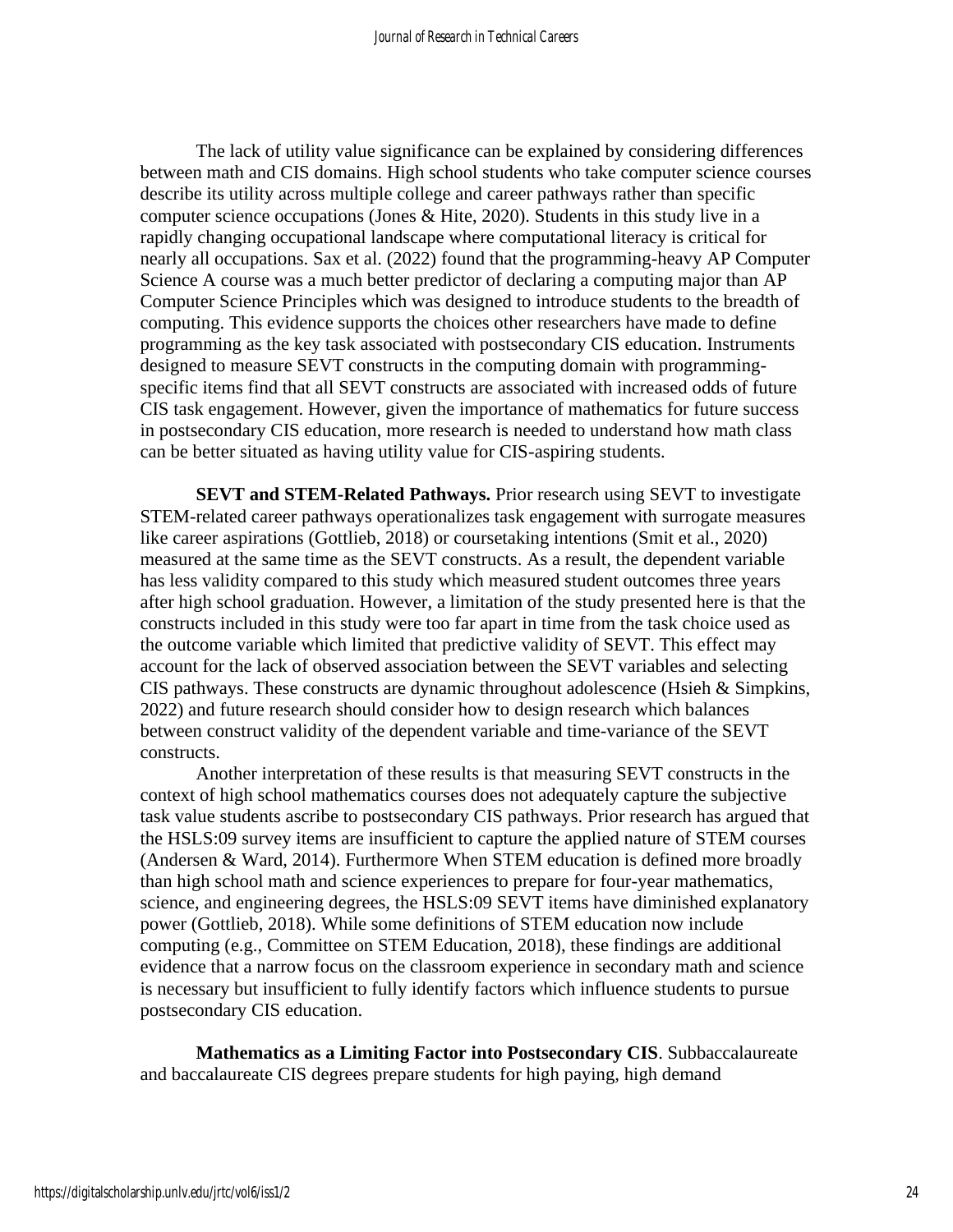occupations. This research demonstrates that high school coursetaking and associated experiences in computing and mathematics are key determinants of which computing education pathway students might pursue after high school. This project raises important theoretical considerations about how to appropriately measure SEVT constructs to investigate postsecondary CIS coursetaking. Furthermore, it raises critical questions about how to design educational systems which support students access to high quality mathematics and computing learning experiences during high school so they can develop and pursue interests in computing occupations later in life.

The K-12 education system must respond to a key finding that future career aspirations observed in grade nine is associated with increased odds of both postsecondary CIS pathways. This finding supports the calls of other scholars (e.g., Godbey & Gordon, 2019) to develop middle school interventions for students in order to increase the diversity of CIS postsecondary concentrators. High school math course taking, and affective experiences in those courses which influence the SEVT constructs, play a significant role in aspiring to CIS degrees and selecting between the subbaccalaureate or baccalaureate levels. Schools must create systems to students match appropriate coursework and academic supports with their educational and career aspirations to ensure postsecondary choices are not limited by high school coursetaking. Secondary school curriculum which explicitly integrate computer science and computational thinking into other disciplines (Weintrop et al., 2016) are promising approaches to create positive computing experiences and connect the utility value of other domains with their interests in computing occupations.

Secondary school systems can also directly address family poverty levels which have historically been a determinant of access to differential computing pathways in high school (Oakes, 1990). Early college STEM high schools have been tightly coupled with subbaccalaureate educational pathways directly after high school though offered primarily in communities with a high percentage of students of color and low income students rather than as a pathway for all students (Morales-Doyle & Gutstein, 2019). Data from California indicate that while 8% of low income schools offer the most rigorous AP computing course, Computer Science A, 32% of high income schools do (Scott et al., 2019) further demonstrating this disparity in access to the factors which are differentially associated with subbaccalaureate and baccalaureate CIS education. While access to high school computing coursework is increasing, high school students may have access to different courses and some of these courses may be more aligned with either subbaccalaureate or baccalaureate educational pathways. Future research should investigate between- and within-school mechanisms which sorts students into different postsecondary CIS pathways early in high school regardless of student career aspiration.

Finally, these results prompt postsecondary institutions to consider the role of mathematics in their CIS curriculum and admissions practices. Early career professionals cite that calculus is among the least valuable technical skills they learned in college (Exter et al., 2018) so this course may be an unnecessary burden for many students. Ongoing efforts in higher education are aiming to disrupt the traditionally valued the algebra-to-calculus math pathway in high school which limits access to meaningful mathematics education and educational pathways (Barnett et al., 2022). This important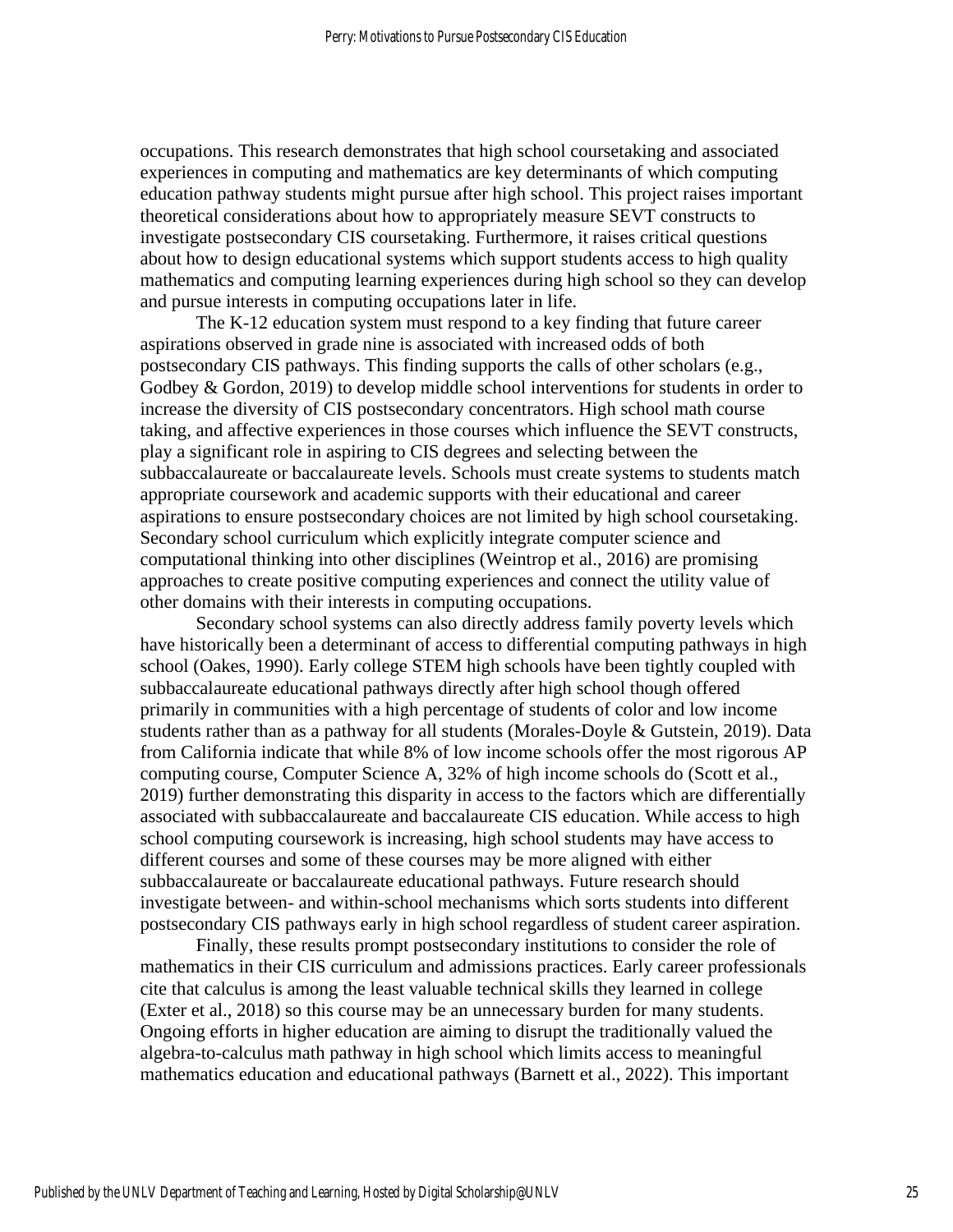line of work can influence broader systems changes and enable broader access to postsecondary CIS education.

# **References**

- Andersen, L., & Ward, T. J. (2014). Expectancy-value models for the STEM persistence plans of ninth-grade, high-ability students: A comparison between Black, Hispanic, and White students. *Science Education*, *98*(2), 216–242. https://doi.org/10.1002/sce.21092
- Arpaci-Dusseau, A., Griffin, J., Kick, R., Kuemmel, A., Morelli, R., Muralidhar, D., Osborne, R. B., Uche, C., Astrachan, O., Barnett, D., Bauer, M., Carrell, M., Dovi, R., Franke, B., Gardner, C., & Gray, J. (2013). Computer science principles: Analysis of a proposed advanced placement course. *Proceeding of the 44th ACM Technical Symposium on Computer Science Education - SIGCSE '13*, 251. https://doi.org/10.1145/2445196.2445273
- Baldwin, D., Walker, H. M., & Henderson, P. B. (2013). The roles of mathematics in computer science. *ACM Inroads*, *4*(4), 74–80. https://doi.org/10.1145/2537753.2537777
- Bandura, A. (1977). Self-efficacy: Toward a unifying theory of behavioral change. *Psychological Review*, 191–215.
- Barnett, E. A., Fay, M. P., Liston, C., & Reyna, R. (2022). *The role of higher education in high school math reform*. Community College Research Center. https://ccrc.tc.columbia.edu/media/k2/attachments/higher-education-high-school-mathreform.pdf
- Bell, A., Chetty, R., Jaravel, X., Petkova, N., & Van Reenen, J. (2019). Who becomes an inventor in America? The importance of exposure to innovation. *The Quarterly Journal of Economics*, *134*(2), 647–713. https://doi.org/10.1093/qje/qjy028
- Blaney, J. M. (2020). Broadening participation in computing: The role of upward transfer. *Proceedings of the 51st ACM Technical Symposium on Computer Science Education*, 254–260. https://doi.org/10.1145/3328778.3366807
- Bruno, P., & Lewis, C. M. (2021). Computer science trends and trade-offs in California high schools. *Educational Administration Quarterly*, 0013161X2110548. https://doi.org/10.1177/0013161X211054801
- Bureau of Labor Statistics. (2021, April). *Software Developers*. https://www.bls.gov/ooh/computer-and-information-technology/software-developers.htm
- Bureau of Labor Statistics, U.S. Department of Labor. (2020, April 10). *Occupational Outlook Handbook*. Computer Support Specialists. https://www.bls.gov/ooh/Computer-and-Information-Technology/Computer-support-specialists.htm
- Committee on STEM Education. (2018). *Charting a course for success: America's strategy for STEM education*. National Science and Technology Council. https://trumpwhitehouse.archives.gov/wp-content/uploads/2018/12/STEM-Education-Strategic-Plan-2018.pdf
- Denner, J., Werner, L., & O'Connor, L. (2015). Women in community college: Factors related to intentions to pursue computer science. *NASPA Journal About Women in Higher Education*, *8*(2), 156–171. https://doi.org/10.1080/19407882.2015.1057166
- Dickhäuser, O., & Stiensmeier-Pelster, J. (2003). Gender differences in the choice of computer courses: Applying an expectancy-value model. *Social Psychology of Education*, *6*(3), 173–189. https://doi.org/10.1023/A:1024735227657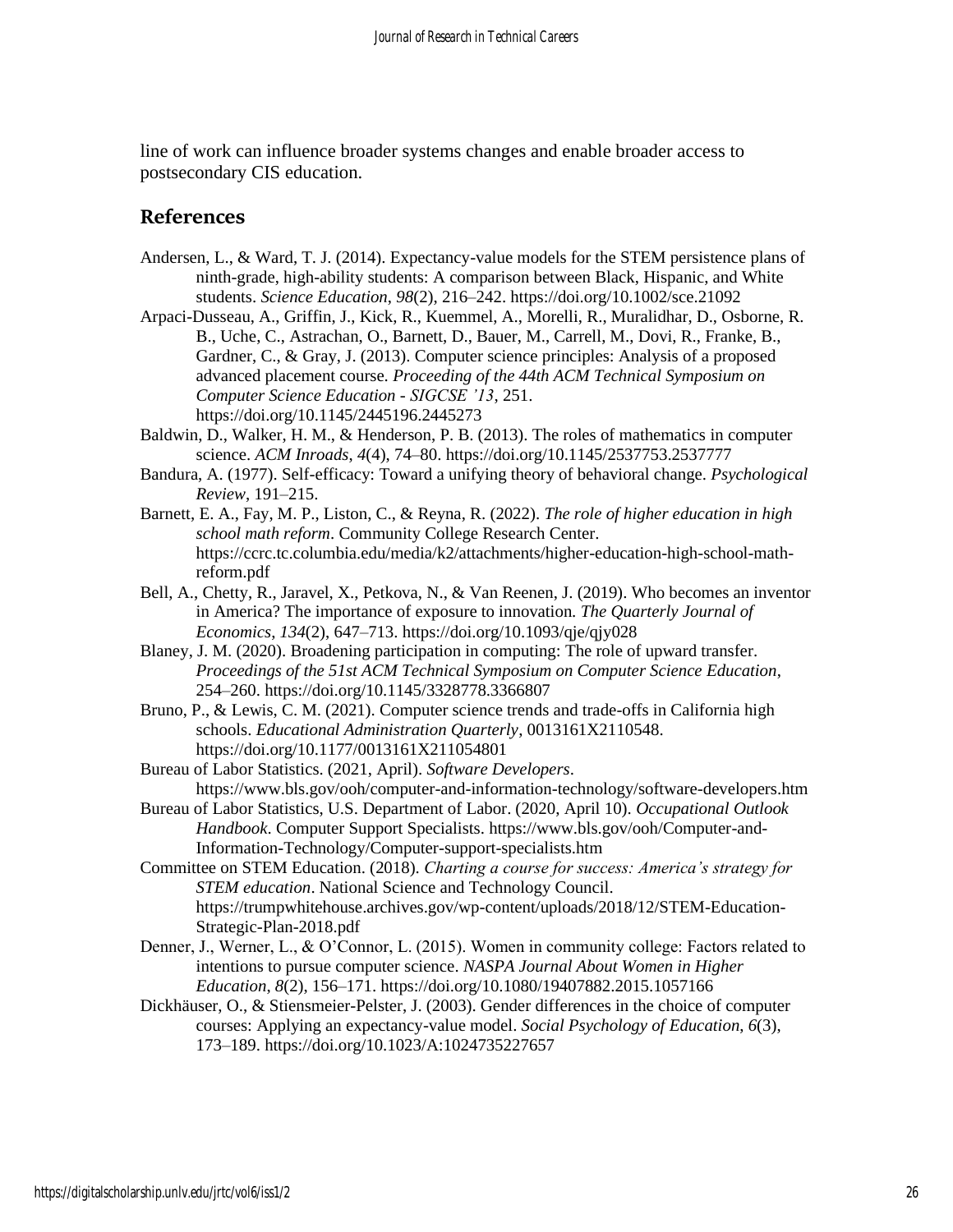- Eccles, J. S., & Wigfield, A. (2020). From expectancy-value theory to situated expectancy-value theory: A developmental, social cognitive, and sociocultural perspective on motivation. *Contemporary Educational Psychology*, *61*. https://doi.org/10.1016/j.cedpsych.2020.101859
- Exter, M., Caskurlu, S., & Fernandez, T. (2018). Comparing computing professionals' perceptions of importance of skills and knowledge on the job and coverage in undergraduate experiences. *ACM Transactions on Computing Education*, *18*(4), 1–29. https://doi.org/10.1145/3218430
- Godbey, S., & Gordon, H. R. D. (2019). Career exploration at the middle school level: Barriers and opportunities. *Middle Grades Review*, *5*(2), 9.
- Gottfried, M. A., & Plasman, J. S. (2018). From secondary to postsecondary: Charting an engineering Career and Technical Education pathway. *Journal of Engineering Education*, *107*(4), 531–555. https://doi.org/10.1002/jee.20236
- Gottlieb, J. J. (2018). STEM career aspirations in Black, Hispanic, and White ninth‐grade students. *Journal of Research in Science Teaching*, *55*(10), 1365–1392. https://doi.org/10.1002/tea.21456
- Hsieh, T.-Y., & Simpkins, S. D. (2022). The patterns of adolescents' math and science motivational beliefs: Examining within–racial/ethnic group changes and their relations to STEM outcomes. *AERA Open*, *8*, 23328584221083670. https://doi.org/10.1177/23328584221083673
- Hudson, L. (2018). *Trends in subbaccalaureate occupational awards: 2003 to 2015* (No. 2018010). National Center for Education Statistics. https://nces.ed.gov/surveys/ctes/tables/p188.asp
- Ingels, S., Pratt, D., Herget, D., Burns, L., Dever, J., Ottem, R., Rogers, J., Jin, Y., Leinwand, S., & LoGerfo, L. (2011). *High School Longitudinal Study of 2009 (HSLS:09). Base year data file documentation* (NCES 2011-328). US Department of Education. https://nces.ed.gov/surveys/hsls09/pdf/2011328\_2.pdf
- Ingels, S., Pratt, D. J., Herget, D. R., Bryan, M., Fritch, L. B., Ottem, R., Rogers, J. E., & Wilson, D. (2015). *High School Longitudinal Study of 2009 (HSLS:09) 2013 update and high school transcript data file documentation* (NCES 2015-036; p. 154). U.S. Department of Education. http://nces.ed.gov/pubsearch
- Jacob, S. R., Montoya, J., Nguyen, H., Richardson, D., & Warschauer, M. (2022). Examining the what, why, and how of multilingual student identity development in computer science. *ACM Transactions on Computing Education*, 3500918. https://doi.org/10.1145/3500918
- Jones, L. K., & Hite, R. L. (2020). Expectancy Value Theory as an interpretive lens to describe factors that influence computer science enrollments and careers for Korean high school students. *Electronic Journal for Research in Science & Mathematics Education*, *24*(2), 86–118.
- Litow, S. S., & Kelley, T. (2021). *Breaking barriers: How P-TECH schools create a pathway from high school to college to career*. Teachers College Press.
- Ma, J., & Baum, S. (2016). *Trends in community colleges: Enrollment, prices, student debt, and completion* (No. 4; College Board Research Brief, pp. 1–23). The College Board.
- Maltese, A. V., & Tai, R. H. (2011). Pipeline persistence: Examining the association of educational experiences with earned degrees in STEM among U.S. students. *Science Education*, *95*(5), 877–907. https://doi.org/10.1002/sce.20441
- Margolis, J. (2008). *Stuck in the shallow end: Education, race, and computing*. MIT Press.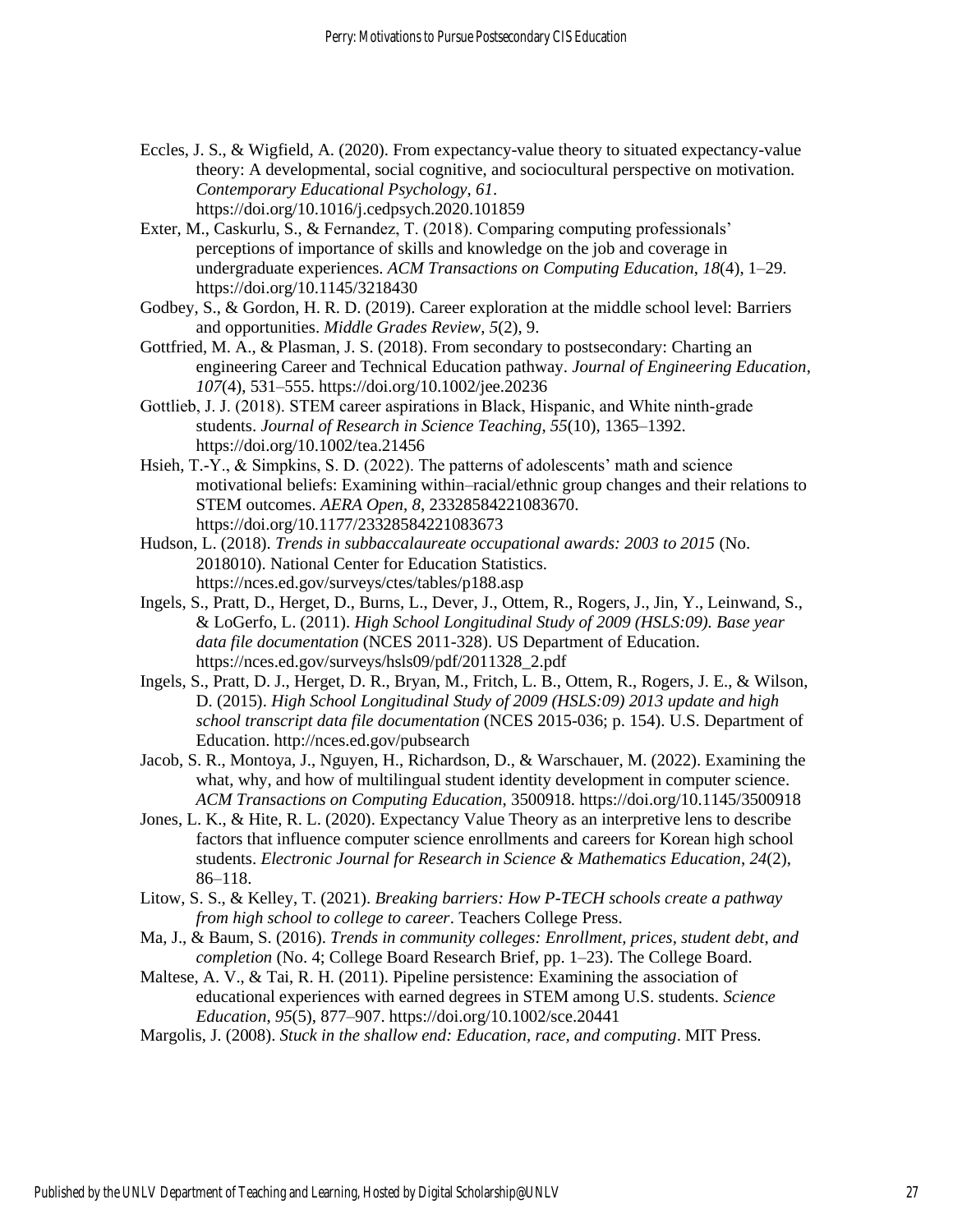- McGee, E. O. (2016). Devalued Black and Latino racial identities: A by-product of STEM college culture? *American Educational Research Journal*, *53*(6), 1626–1662. https://doi.org/10.3102/0002831216676572
- Miller, K., Sonnert, G., & Sadler, P. (2018). The influence of students' participation in STEM competitions on their interest in STEM careers. *International Journal of Science Education, Part B*, *8*(2), 95–114. https://doi.org/10.1080/21548455.2017.1397298
- Moakler, M. W., & Kim, M. M. (2014). College major choice in STEM: Revisiting confidence and demographic factors. *The Career Development Quarterly*, *62*(2), 128–142. https://doi.org/10.1002/j.2161-0045.2014.00075.x
- Morales-Doyle, D., & Gutstein, E. (2019). Racial capitalism and STEM education in Chicago Public Schools. *Race Ethnicity and Education*, *22*(4), 525–544. https://doi.org/10.1080/13613324.2019.1592840
- National Academies of Sciences, Engineering, and Medicine. (2021). *Cultivating interest and competencies in computing: Authentic experiences and design factors*. National Academies Press. https://doi.org/10.17226/25912.
- National Center for Education Statistics. (2021a, August). *Digest of Education Statistics, 2021*. National Center for Education Statistics. https://nces.ed.gov/programs/digest/d21/tables/dt21\_321.10.asp
- National Center for Education Statistics. (2021b, September). *Digest of Education Statistics, 2021*. National Center for Education Statistics. https://nces.ed.gov/programs/digest/d21/tables/dt21\_322.10.asp
- National Center for Science and Engineering Statistics. (2021). *Women, minorities, and persons with disabilities in science and engineering* (Special Report 21-321). National Science Foundation. www.nsf.gov/statistics/wmpd/
- National Science Board. (2019). *The skilled technical workforce: Crating America's science & engineering enterprise* (NSB-2019-23; p. 58). National Science Board. https://www.nsf.gov/nsb/publications/2019/nsb201923.pdf
- Oakes, J. (1990). *Multiplying inequalities: The effects of race, social class, and tracking on opportunities to learn mathematics and science*. Rand Corp.
- Orr, M., Hughes, K., & Karp, M. (2003). *Shaping postsecondary transitions: Influences of the National Academy Foundation career academy* (No. 29). Columbia University, Institute on Education and the Economy. https://files.eric.ed.gov/fulltext/ED477819.pdf
- Park, E. S., & Ngo, F. (2021). The effect of developmental math on STEM participation in community college: Variation by race, gender, achievement, and aspiration. *Educational Evaluation and Policy Analysis*, *43*(1), 108–133. https://doi.org/10.3102/0162373720973727
- Plasman, J. S., Gottfried, M., & Williams, D. (2021). Following in their footsteps: The relationship between parent STEM occupation and student STEM coursetaking in high school. *Journal for STEM Education Research*, *4*(1), 27–46. https://doi.org/10.1007/s41979-020-00040-0
- Rafalow, M. H., & Puckett, C. (2022). Sorting machines: Digital technology and categorical inequality in education. *Educational Researcher*, 0013189X211070812. https://doi.org/10.3102/0013189X211070812
- Rosen, R., Byndloss, D. C., Parise, L., Alterman, E., Dixon, M., & Medina, F. (2020). *Bridging the school-to-work divide: Interim implementation and impact findings from New York City's P-TECH 9-14 schools*. MDRC.
- Säde, M., Suviste, R., Luik, P., Tõnisson, E., & Lepp, M. (2019). Factors that influence students' motivation and perception of studying computer science. *Proceedings of the 50th ACM*